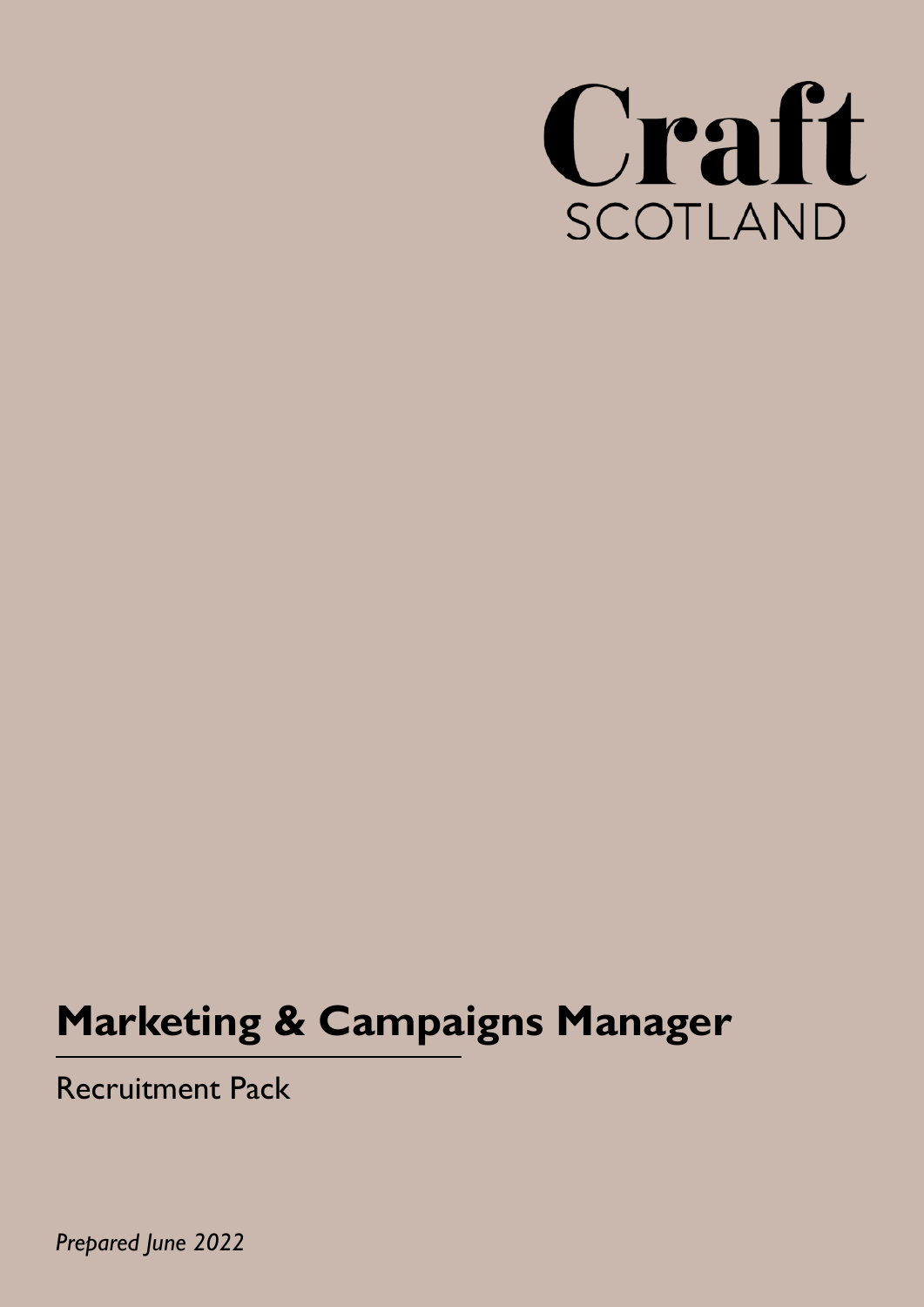## Contents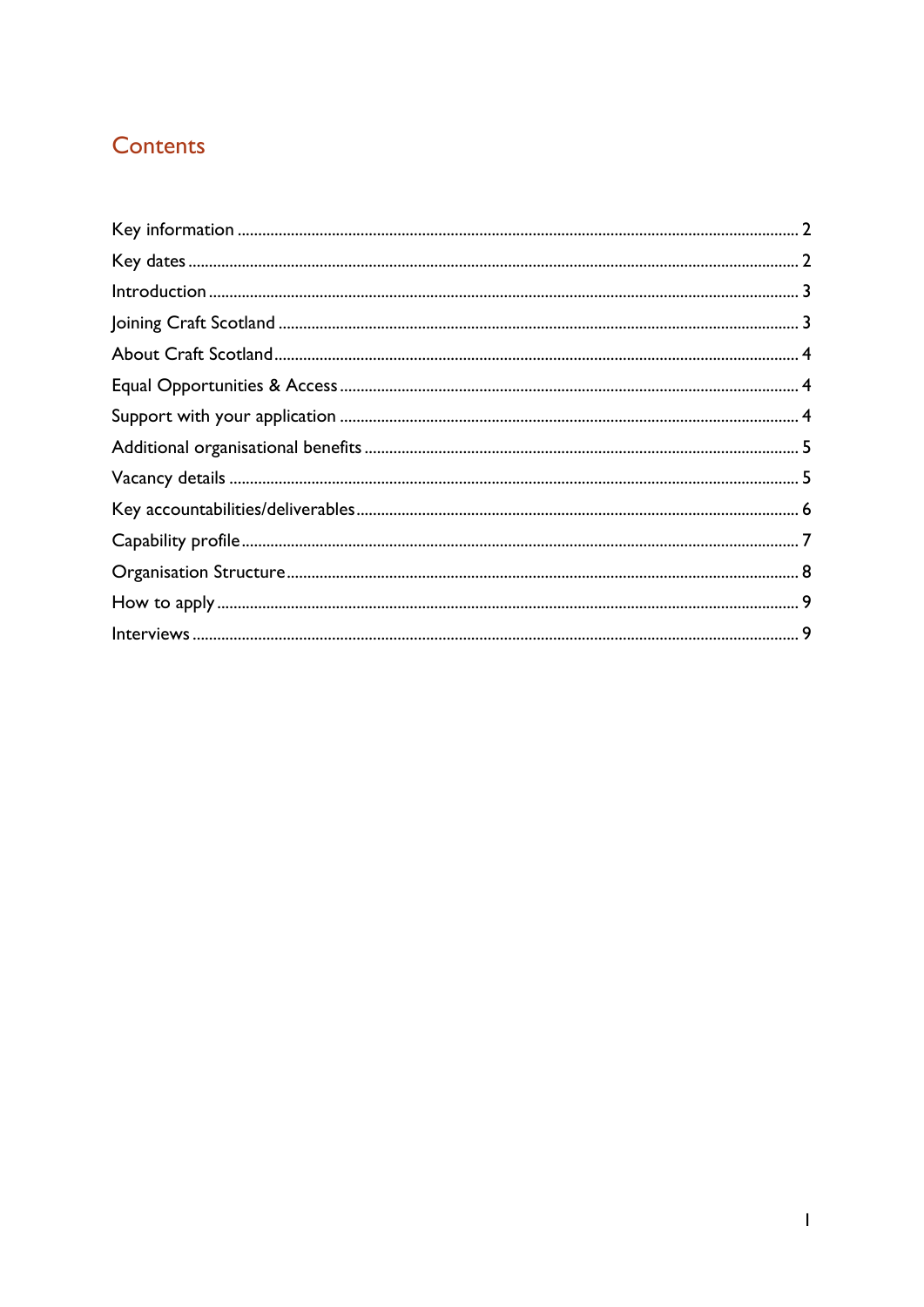## **Marketing & Campaigns Manager**

## <span id="page-2-0"></span>Key information

Salary: £26,000 pro rata **Term:** 1–year Fixed Term Part-time: 28 hours per week (plus one hour for lunch per day) **Location:** Studio 6, Castle Mills, 2 Gilmore Park, Edinburgh EH3 9FN *Please note, that the team are currently hybrid working* **Reporting to:** Head of Communications & Digital

## <span id="page-2-1"></span>Key dates

**Opening date: Thursday 9 June 2022 Closing date:** Midnight, Sunday 3 July 2022 **Interview date:** Mid-July (date tbc)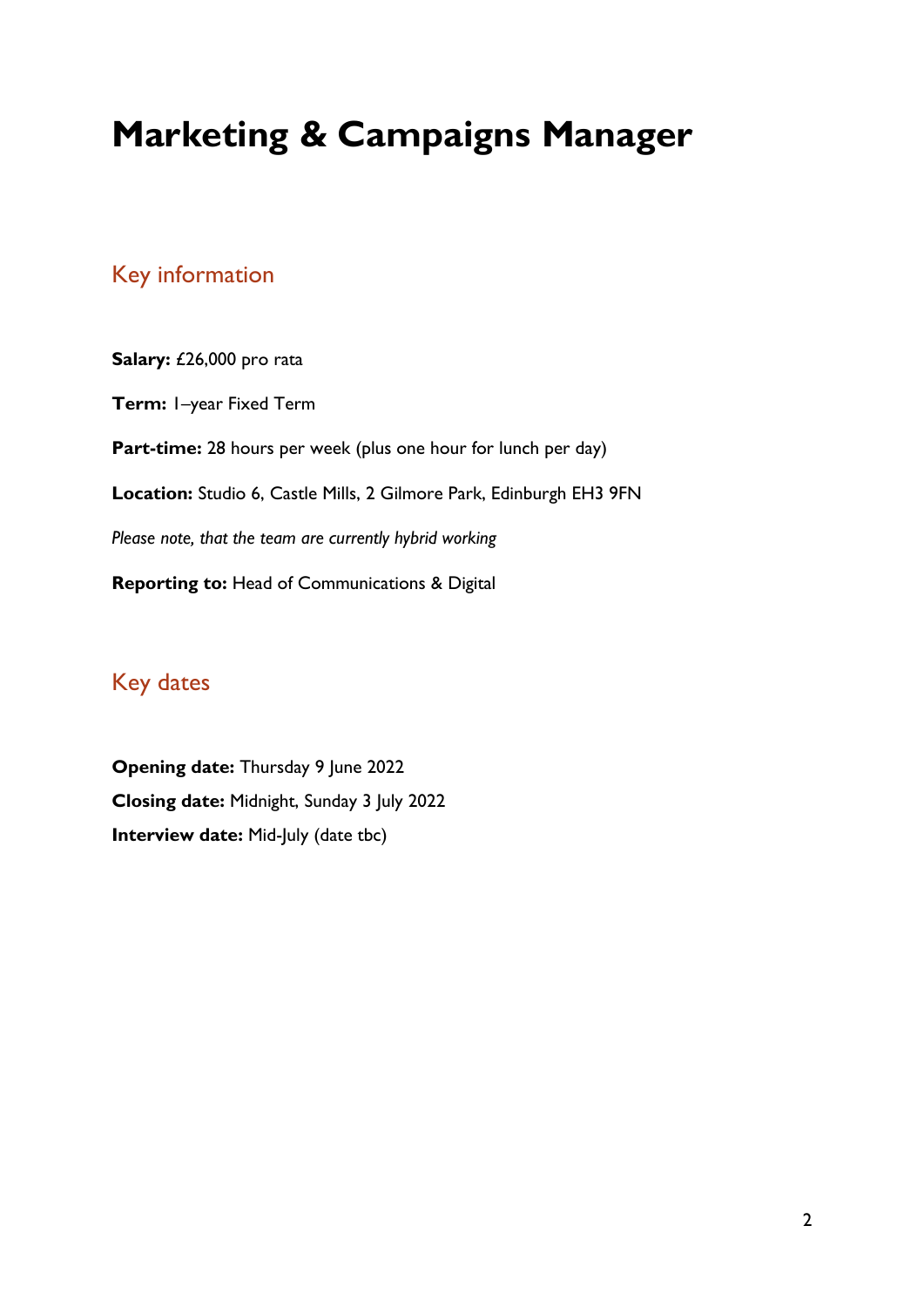### <span id="page-3-0"></span>Introduction

The national development agency for craft, Craft Scotland has an exciting opportunity for a talented and motivated Marketing & Campaigns Manager to join our dynamic team.

Our communications (including marketing and PR) and digital platforms play a vital role in the delivery of Craft Scotland's strategy, helping the organisation to advance on our vision and mission, and positioning us as the Scotland's leading craft charity supporting the sector.

The Communications & Digital team at Craft Scotland believe in the power of storytelling to resonate with audiences. We deliver marketing and PR campaigns to a high-standard, promoting the vibrant year-long programme that Craft Scotland delivers.

We pride ourselves on creating and commissioning engaging content that shares makers' stories, raises awareness of the value of craft and shines a light on the diversity and breadth of activity happening in Scotland's contemporary craft community.

This new role, Marketing & Campaigns Manager, is a fantastic opening for someone with proven industry experience who is keen to get their ideas off the ground in a supportive environment. If you want to lead on results-orientated campaigns, whilst being a key contributor to a new social media strategy then this role is for you!

You will be joining the organisation at an exciting time as we finalise our new strategic business plan 2023-28 and launch a new advocacy, communications and digital strategy. We want you to support us to build reach and awareness amongst our stakeholders and help audiences connect with Scotland's vibrant contemporary craft sector.

## <span id="page-3-1"></span>Joining Craft Scotland

Craft Scotland feels passionately about building a great workplace for our team and we have developed Support & Supervision guidelines. We cultivate a collaborative working environment where we do our best work for our stakeholders.

With guidance from your Line Manager, you will create an annual Personal Development Plan to identify areas to allow you to progress and develop within your career including inhouse learning opportunities, training and reading.

Each quarter, you can take a Research Day to focus on an area of interest and then share this learning with the team.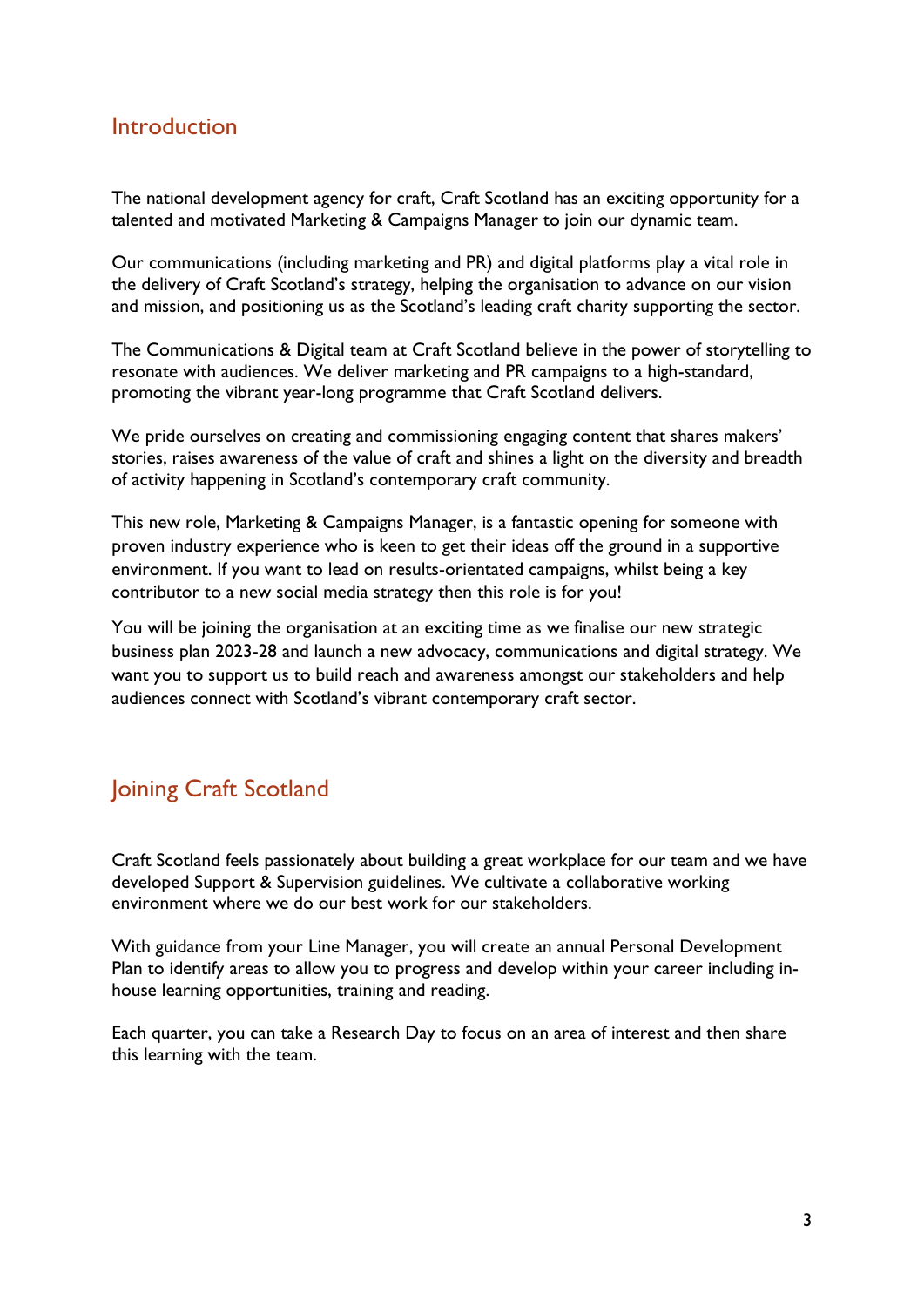## <span id="page-4-0"></span>About Craft Scotland

Craft Scotland is the national development agency for craft. We put makers at the heart of all we do, championing diverse and high-quality contemporary craft. We help people learn about, appreciate and buy craft, promoting the contribution of craft to Scotland's cultural, economic and social well-being.

Craft Scotland is a registered charity supported by Creative Scotland. Craft Scotland is a member of Arts & Business Scotland, we have taken the Scottish Business Pledge, and we are a Digital Participation Signatory and a Living Wage Employer.

## <span id="page-4-1"></span>Equal Opportunities & Access

Craft is culturally significant, essential to our economy and meaningful to our communities. Craft Scotland believes that everyone should have the opportunity to see, enjoy, learn about and participate in craft.

We are committed to equality and opposed to all forms of unfair discrimination. We welcome applications from underrepresented in the cultural sector: including but not limited to candidates with lived experience of being Black, Asian, Mixed Heritage and/or a Person of Colour, Refugee, D/deaf, Neurodivergent, Disabled, and/or LGBTQIA+.

Craft Scotland is an Equal Opportunities Employer and our offices at Castle Mills are accessible. We welcome applications from candidates from all backgrounds.

Please note that Craft Scotland will reimburse reasonable travel/care costs for in-person interviews. Please contact the Craft Scotland team in advance to discuss.

**Read:** [Craft Scotland Equalities, Diversity & Inclusion Update](https://www.craftscotland.org/journal/article/EDI-action-Nov-2021)

## <span id="page-4-2"></span>Support with your application

Please do get in touch if you are interested in this vacancy but feel there are barriers limiting your ability to apply and/or participate in the interview process. Examples include, but are not limited to: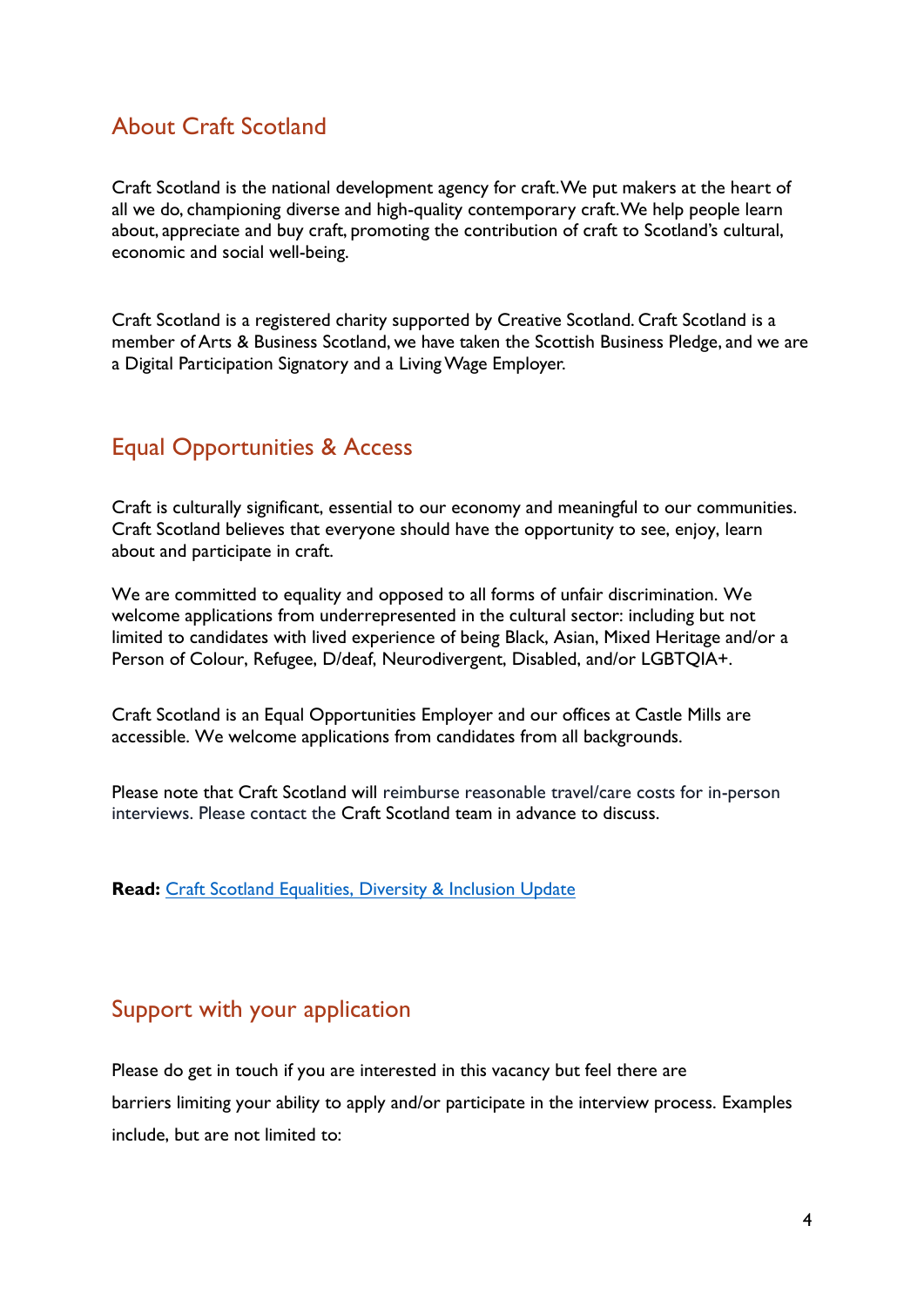- Accessibility
- Slow internet

This application pack is available in simplified word format, and we are happy to

accept video applications.

If you have any questions, or if you require any assistance to complete your application or to attend an interview, then please get in touch with Veronique AA Lapeyre, Head of Communications & Digital by email: [veronique@craftscotland.org.](mailto:veronique@craftscotland.org)

## <span id="page-5-0"></span>Additional organisational benefits

- 34 days annual leave (this includes bank holidays) pro-rata
- 7% employer pension contribution (on completion of three-month probationary period)
- Annual £50 Health & Wellbeing Voucher
- Dedicated learning and development budget for staff team

## <span id="page-5-1"></span>Vacancy details

This role will work closely with the Head of Communications & Digital to support the programme and organisation's wider advocacy, communication and digital goals.

The Marketing & Campaigns Manager will focus on audience development and social media, to support targets, through increasing awareness and reach of all Craft Scotland's activities.

#### **Main responsibilities:**

- Plan and execute multi-channel marketing campaigns for target audiences (30%)
- Play an instrumental part in increasing engagement with existing and new audiences through devising and delivering on-brand social media and newsletter content, and community management (30%)
- Support project delivery through: (30%)
	- o Collating maker, partner and funder assets
	- o Maintaining project image library
	- o Creation of project marketing assets including social media graphics etc.
	- o Creation of press packs and line sheets
	- o Maintaining press archive and image library
	- o Collating content for project case studies/interviews/content and project legacies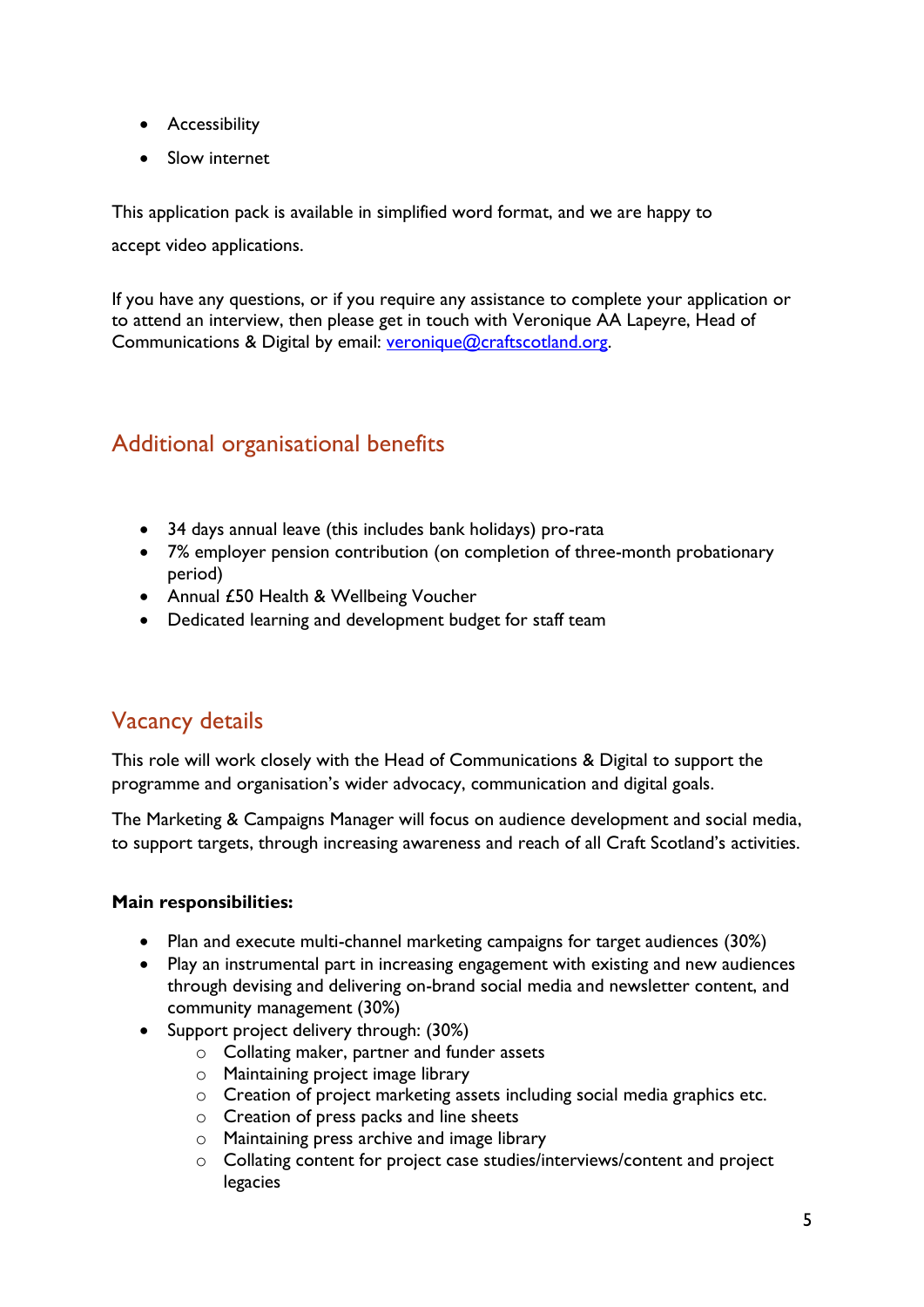• Measuring, analysing and reporting on marketing activity to various stakeholders based on relevant metrics (10%)

## <span id="page-6-0"></span>Key accountabilities/deliverables

- Together with Head of Communications & Digital, develop and deliver a new Social Media Strategy.
- Devise and deliver multi-channel marketing campaigns (inc. social media advertising) to support the programme and deliver on targets.
- Create engaging content for all social media channels through excellent copywriting and graphic design skills. Ensuring each channel is regularly updated with content that resonates with target audiences and reflects the full programme and charitable activities.
- Lead on community management for all social media channels including community building and ensuring queries are dealt with in timely manner.
- Liaise with Communications & Digital Coordinator to ensure the website is regularly updated.
- Nurture a strong brand presence for Craft Scotland both online and offline, following brand guidelines, house style and the agreed sign-off procedure to ensure consistency of message, language and brand identity.
- Create, collate and prepare project and marketing assets to support the delivery of the programme.
- Support Press and PR campaigns (press pack and line sheet creation, maintain press archive and image library etc.).
- Proactively support the Equalities, Diversity and Inclusion, digital accessibility and Climate Action work of the organisation and promote best practice within the sector
- Contribute, as required, to evaluating and reporting on Craft Scotland's impact to funders and stakeholders.
- Report on progress at regular intervals and advise the Head of Communications & Digital of any risks arising in a timely manner.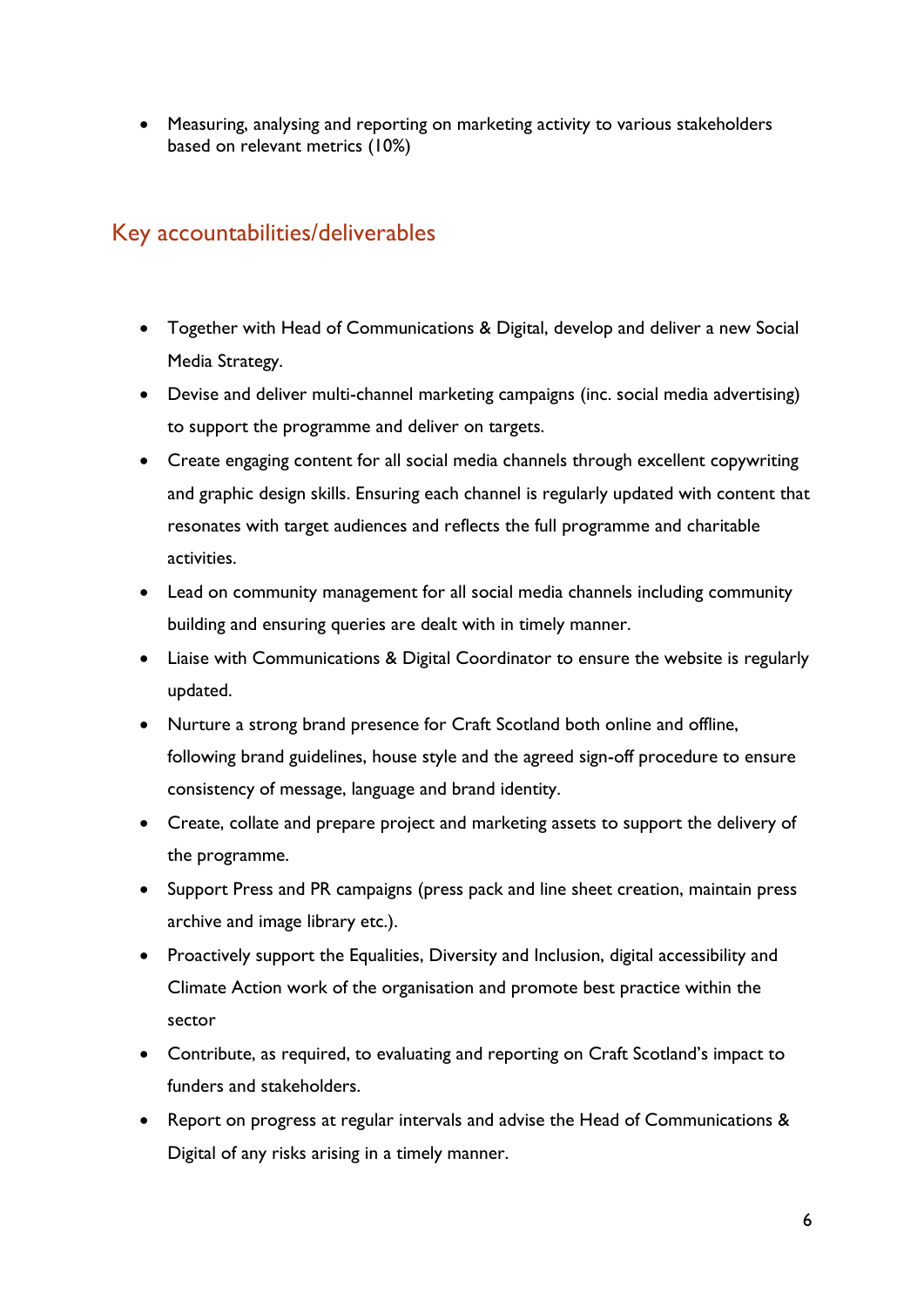- Support the Head of Communications & Digital, and organisation, with any other duties as required.
- Develop and maintain positive working relationships, ensuring that colleagues and stakeholders are treated fairly and with dignity and respect.
- Be committed to and ensure familiarity with health and safety policies and procedures
- Occasional out of hours working and travel might be required

## <span id="page-7-0"></span>Capability profile

#### **Essential skills:**

- Demonstrable industry experience of marketing and audience development, preferably in a heritage, cultural, tourism, charity or luxury context.
- Demonstrable understanding of the changing digital landscape and be able to interpret this to create future-orientated and adaptable social media strategies
- Proven ability of devising and delivering successful multi-channel marketing campaigns to maximise audience impact
- Demonstrable understanding of best contemporary practice in marketing and communications.
- A track record of successful project planning and delivery
- Proven ability of writing engaging and appealing copy for online and offline (including Call-to-action text and social media copy)
- Strong communication skills over the phone, by email and in person
- Enthusiastic with a strong 'can do' attitude and good problem-solving skills
- Good IT skills, particularly Word, Excel and an ability to learn new software
- Strong organisational, literacy and numeracy skills (including analytics and statistics)
- Be able to handle conflicting deadlines and use your initiative
- Knowledge of Content Management Systems and email marketing software (particularly Mailchimp)
- Knowledge of photo-editing / graphic design / film software (Adobe Photoshop, InDesign, Canva etc.)
- Good understanding of analytics and statistics
- Flexible and willing to support all aspects of Craft Scotland's work
- Ability to work equally well independently and as part of a small team
- Ability to collate, interpret and present data in a clear and concise way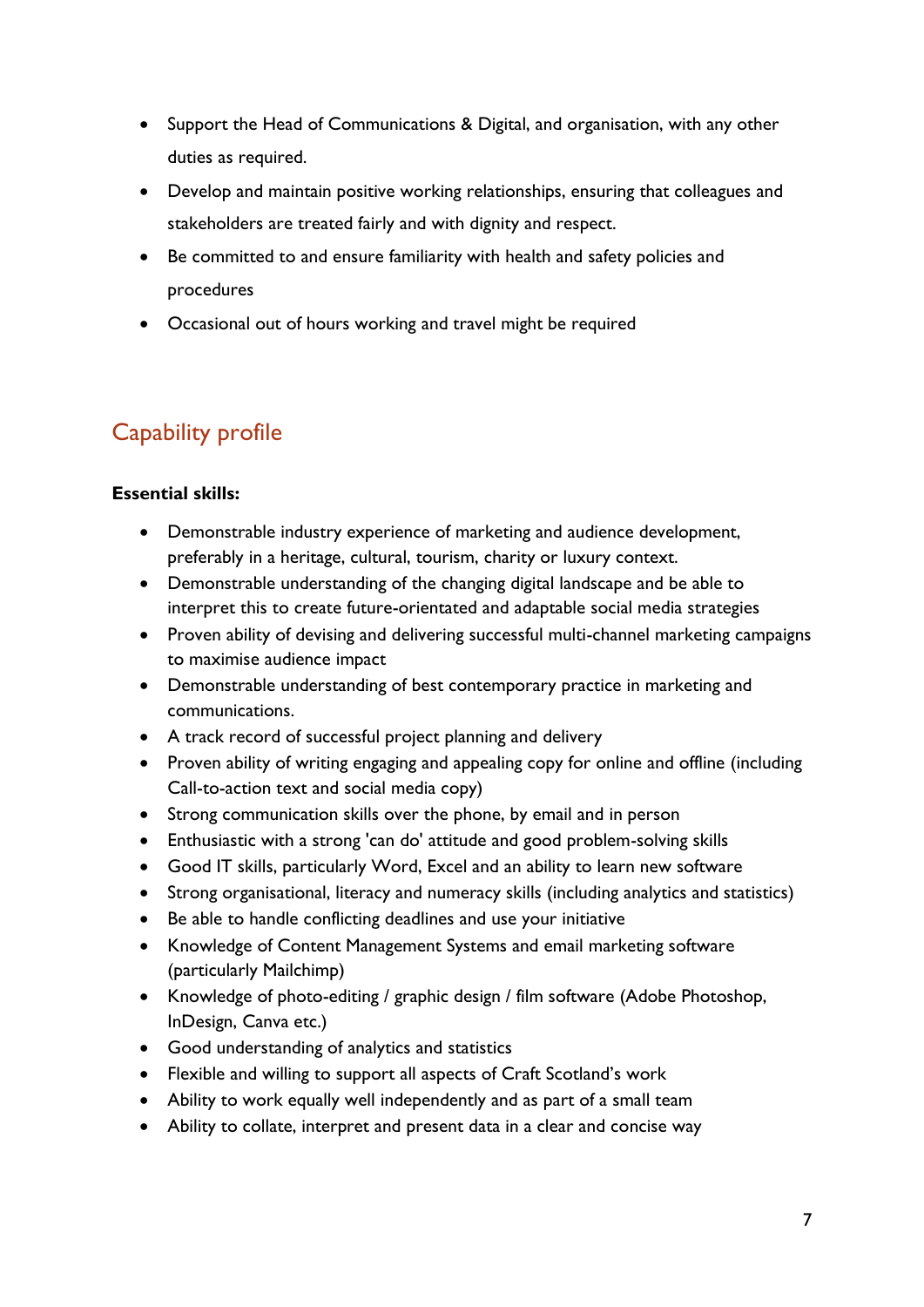#### **Desirable skills:**

• Knowledge of the craft, design, visual art, fashion and/or interiors sectors

## <span id="page-8-0"></span>Organisation Structure

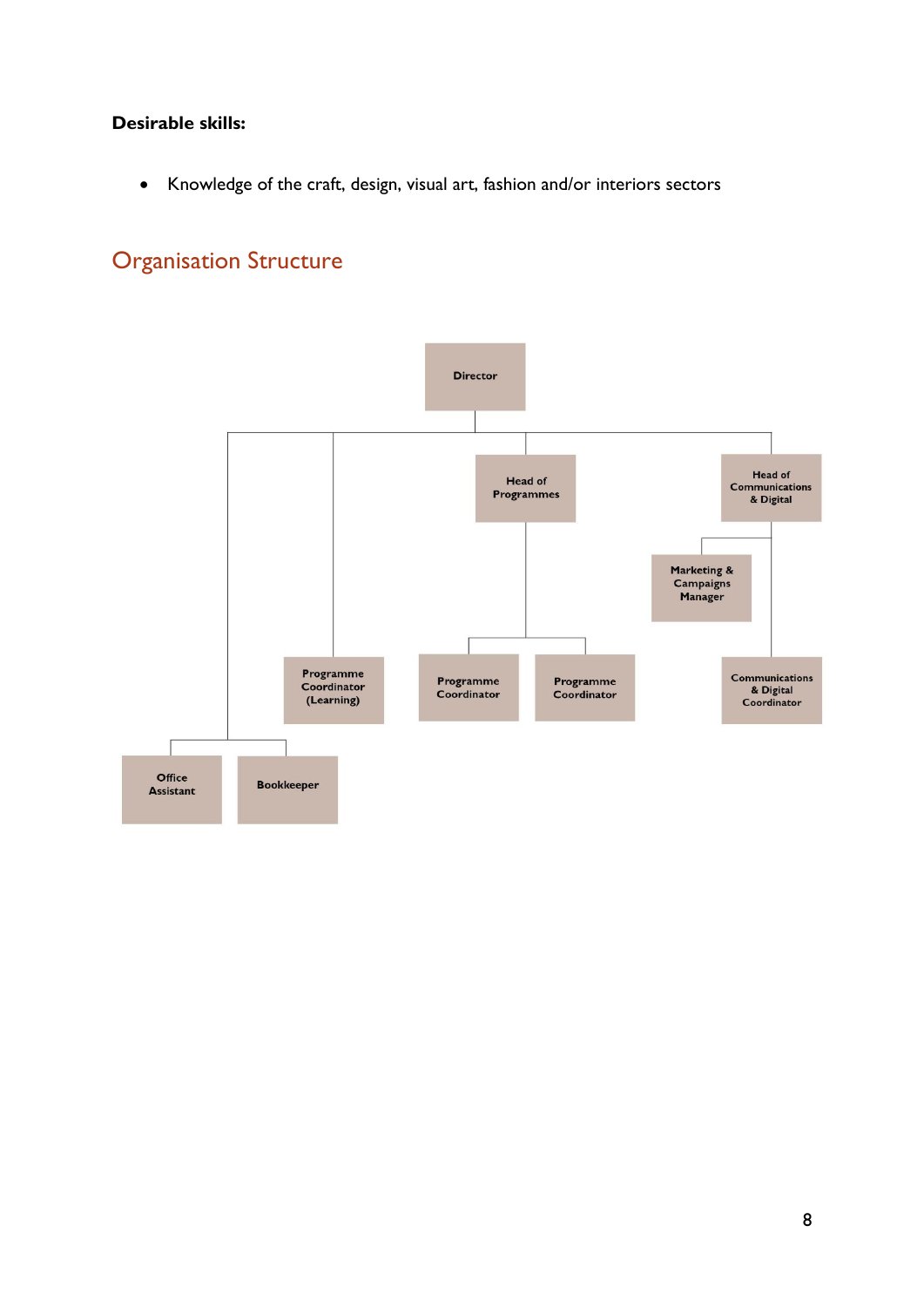## <span id="page-9-0"></span>How to apply

Please apply outlining your skills and experience in relation to the vacancy details and capability profile. Your application should include:

- Covering letter (max 1 x A4 pages)
- Current CV (max 2 x A4 pages)
- 2 x relevant referees (please include Name, Organisation, Job Title, Email and Contact Phone Number. Please also detail in what capacity they know you)

Applicants should apply through the [Craft Scotland online application form.](https://craftscot.wufoo.com/forms/x197e8mt1wjllsa/)

We also ask you to complete our **Equal Opportunities Monitoring Survey** (voluntary).

This survey can be completed anonymously. It does not form part of your application and will not be used in any part of the selection process; it is useful for our own records.

### <span id="page-9-1"></span>Interviews

Interviews will take place in mid-July in-person/Zoom (format and date to be confirmed).

## **This information is also available as a simplified word document.**